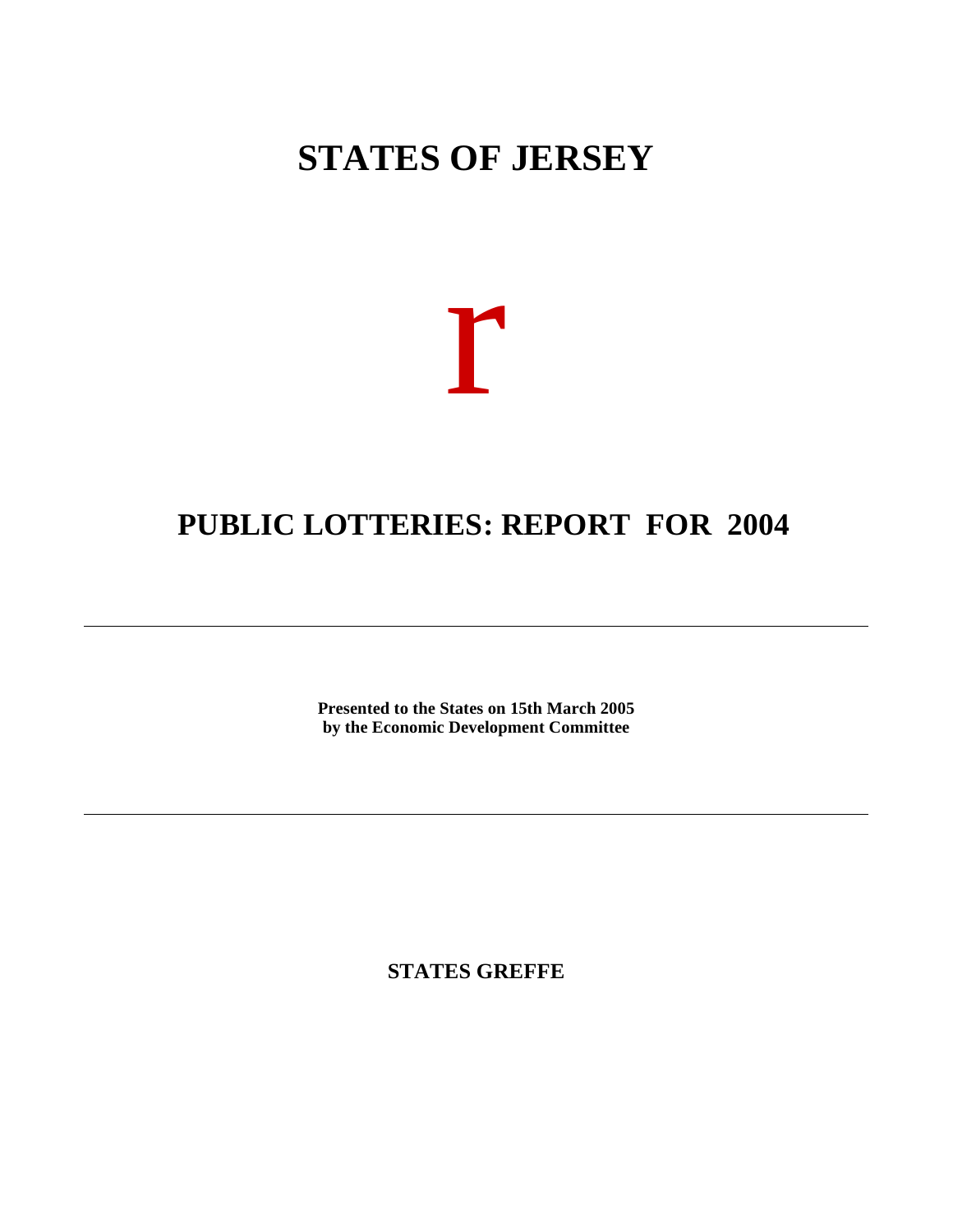## **REPORT**

# **Introduction**

The Economic Development Committee, in accordance with the provisions of Regulation 4(4) of the Gambling (Channel Islands Lottery) (Jersey) Regulations 1975, is pleased to submit to the States a report of the Public Lotteries promoted from 1st January 2004 up to and including the Draw of 16th December 2004, together with an income and expenditure account and balance sheet.

## **Oversight of the Channel Islands Lottery**

Policy for the Lottery is decided by the Economic Development Committee in Jersey and the Culture and Leisure Minister in Guernsey.

The members of the Economic Development Committee are –

 Deputy F.G. Voisin – President Deputy L.J. Farnham – Vice-President Senator L. Norman Deputy P.J.D. Ryan Deputy M.A. Taylor

#### **Public Lotteries Board**

The Public Lotteries Board is constituted in accordance with Regulation 3 of the Channel Islands Lottery (Jersey) Regulations 1975, as amended, for the purpose of advising the Economic Development Committee on general matters connected with the Lotteries and for conducting the Draw held in Jersey. Its Members in 2004 were –

 Mr. I.T. Barnes (Chairman) Mr. P.S. Cruickshank Mr. D.A. Wallis Mr. G.J. Roscouet Ms M. Horton Mr. A.J. Arnold Miss C.M. Newcombe (resigned July 2004) Dr. J. Lane (Secretary)

In July 2004, Miss Newcombe, who had served as a member of the Board since July 2003, resigned from office after her election as a Jurat of the Royal Court.

The Committee would like to record its appreciation for the time and effort given by Members of the Public Lotteries Board, without whom the Lottery could not take place. Although their participation at draws has now reduced with the introduction of the instant scratch-card games, their experience is still highly valued, especially as the Committee is reconsidering the future of the lottery in Jersey after the States' decision on 2nd March 2005 to approve paragraph (e) of P.62/2004 (Modernisation of Jersey's Gambling Legislation).

#### **The policy of the Committee**

The Committee successfully brought a Report and Proposition to the States regarding the allocation of profits of the Channel Islands Lottery. It was decided that all and any profits for the period would be given to the Association of Jersey Charities to distribute, on behalf of the Committee and the States, to deserving charitable causes on the Island. Subject to confirmation by audit, the Association of Jersey Charities can expect to receive a grant of £257,871 for 2004.

The Committee had a strong belief that the Islands should continue their own public lottery – one that could continue to provide funding for charitable and other projects as well as giving enjoyment to players. That said, the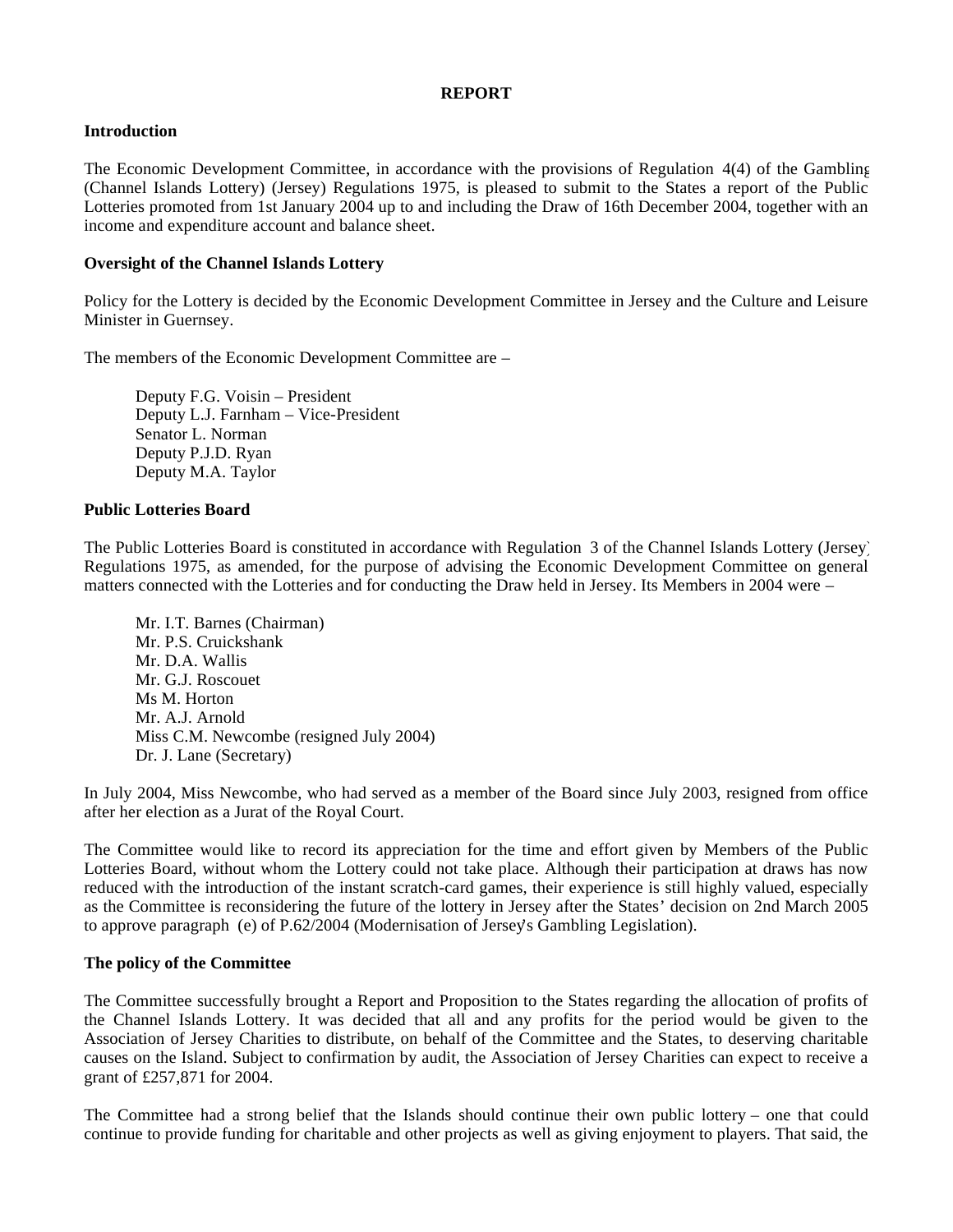Committee recognise the potential offered by the National Lottery to provide even greater funding for charities and good causes. To that end, the Committee's strategy for 2004 was to –

- introduce the 'Super Scratch and Lucky Scratch Games' from January 2004, until the Christmas Bumper Draw in December 2004;
- ensure that any future modernisation of the Island's gambling legislation should take account of the needs of charitable and other good causes; and
- continue the information-gathering process on the potential for the extension of the National Lottery to the Islands.

#### **Main Agents**

The Committee maintained 3 appointed Main Agents to act on its behalf in distributing tickets to the many hundreds of sub-agents in the Island, as well as selling tickets directly to the public.

The Main Agents were –

 Mrs. S. Le Brocq Mr. J. Toudic Mr. and Mrs. M. Vowden

The 3 Main Agents purchased tickets at a discount of 13% for all the Games. All purchases for the Christmas Draw in excess of the initial guaranteed amounts were at 11%.

All agents, including sub-agents, were offered an additional commission equal to one per cent of any winning ticket sold by them of a value of £750 or more. The agents however, had to register with the Lottery Controller and purchase a special stamp number to stamp the reverse side of all tickets sold by them, in order to receive the ex-gratia payment.

The Committee records its appreciation to the Main Agents for their hard work and enthusiasm during the year.

#### **The Lottery Game**

The prize structure for the new-style games introduced in January 2004, were as follows –

#### Super Scratch Game

Prize structure per 200,000 tickets –

| 3 prizes of        | £10,000 | $=$      | £30,000  |                 |
|--------------------|---------|----------|----------|-----------------|
| 10 prizes of       | £500    | $\equiv$ | £5,000   |                 |
| 20 prizes of       | £250    | $\equiv$ | £5,000   |                 |
| 400 prizes of      | £50     | $\equiv$ | £20,000  |                 |
| $1,000$ prizes of  | £10     | $\equiv$ | £10,000  |                 |
| $6,000$ prizes of  | £5      | $\equiv$ | £30,000  |                 |
| $20,000$ prizes of | £1      | $\equiv$ | £20,000  |                 |
| Total prizes       |         |          | £120,000 | $= 60\%$ return |
|                    |         |          |          |                 |

Win ratio  $= 1:7.29$ 

# Lucky Scratch Game

Prize structure per 200,000 tickets –

| 3 prizes of | £2,000 | £6,000 |
|-------------|--------|--------|
|-------------|--------|--------|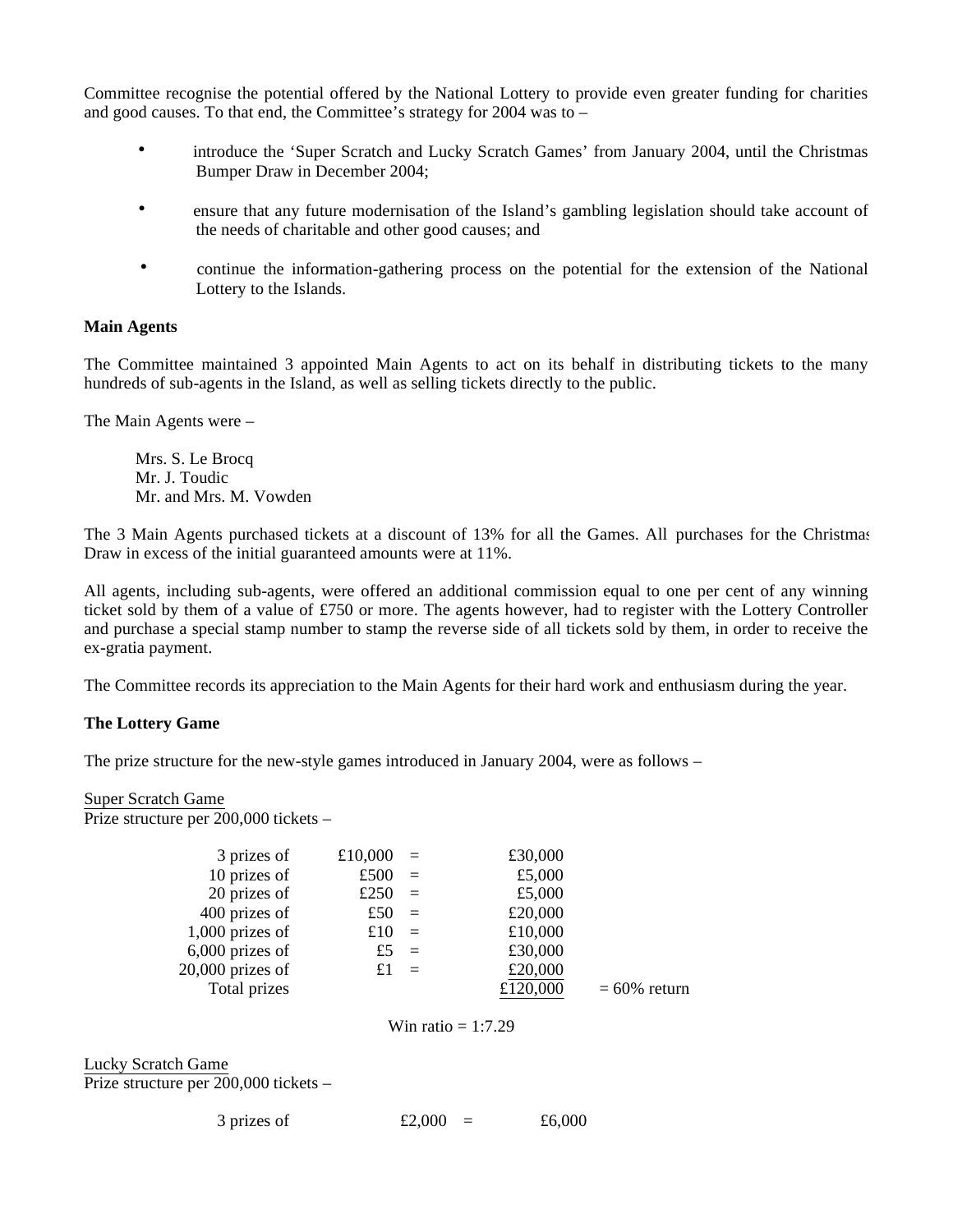| 34 prizes of                      | £1,000 | $\equiv$ | £34,000 |                       |
|-----------------------------------|--------|----------|---------|-----------------------|
| 200 prizes of                     | £100   | $=$      | £20,000 |                       |
| $10,000$ prizes of                | £2     | $=$      | £20,000 |                       |
| $10,000$ prizes of                |        | $=$      | £10,000 |                       |
| 30,000 Free Super Scratch Tickets |        | $=$      | £30,000 |                       |
| Total prizes                      |        |          |         | £120,000 = 60% return |
|                                   |        |          |         |                       |

Win ratio  $= 1:3.98$ 

Sales for these 2 games were very successful throughout the year, selling out at a rate of approximately one game per month.

## **The Christmas Charity Draw**

The planning and promotion of the Christmas Charity Draw remains the most important of the year. The Christmas Draw continues to draw significant public interest and support. In order to achieve this, the Committee was strongly of the opinion that the First Prize had to be seen to be rising steadily.

The Committee is delighted to report that all tickets were sold from a Jersey issue of 469,500 tickets, an increase of 12,500 (3%) of Jersey sales over the previous year. Even with this increase between the Islands, the Draw was a total sell-out nearly a week before the Draw.

Guernsey also experienced excellent ticket sales, selling 355,500 tickets, amounting to a joint sales level of 825,000 tickets by Lottery Day. This represented an increase of 25,000 tickets on the previous year. The Jerse Committee would like to place on record its appreciation to the Guernsey Culture and Leisure Department and its Officer, Mr. C. Wall, for his hard work in this cooperative effort. Working together, the Channel Islands Lottery Committee achieved a top prize of £291,000, beating the £283,500 achieved the previous year.

Finally, special mention must be made of the vital part played by the Islands' media for broadcasting and printing the Committee's daily press releases, which played an invaluable part in the successful promotion of the Draw.

#### **The Lottery Show**

The only Lottery Draw to be broadcast by Channel Television was the Christmas Charity Bumper Draw which was sponsored by Stanley Racing. The appreciation of the Committee goes to Stanley Racing for this important contribution to Island life and also to Michael Lucas, Managing Director of Channel Television and his staff for their continued help.

#### **Marketing and promotion**

Marketing for the Lottery was undertaken by Committee Officers, ably assisted by the local representative of Scientific Games, Mr. Richard Eker. The result was an imaginative and colourful campaign transmitted through poster, press and television that provided a very positive message.

#### **The year's ticket sales**

Ticket sales for the year (inclusive of the Christmas Draw) were exceptionally good, with Jersey sales 34% up over the previous year. Of the total 3,000,300 tickets sold across the Islands, 1,595,500 were in Jersey and 1,404,800 in Guernsey.

There were 11 scratch-card games promoted throughout the year, 6 Super Scratch games and 5 Lucky Scratch games. 2,175,300 tickets were sold in total (1,126,000 tickets in Jersey and 1,049,300 in Guernsey).

Ticket sales for the period recorded a rise of 34% in Jersey and 53% in Guernsey. Joint sales rose by 42% year on year.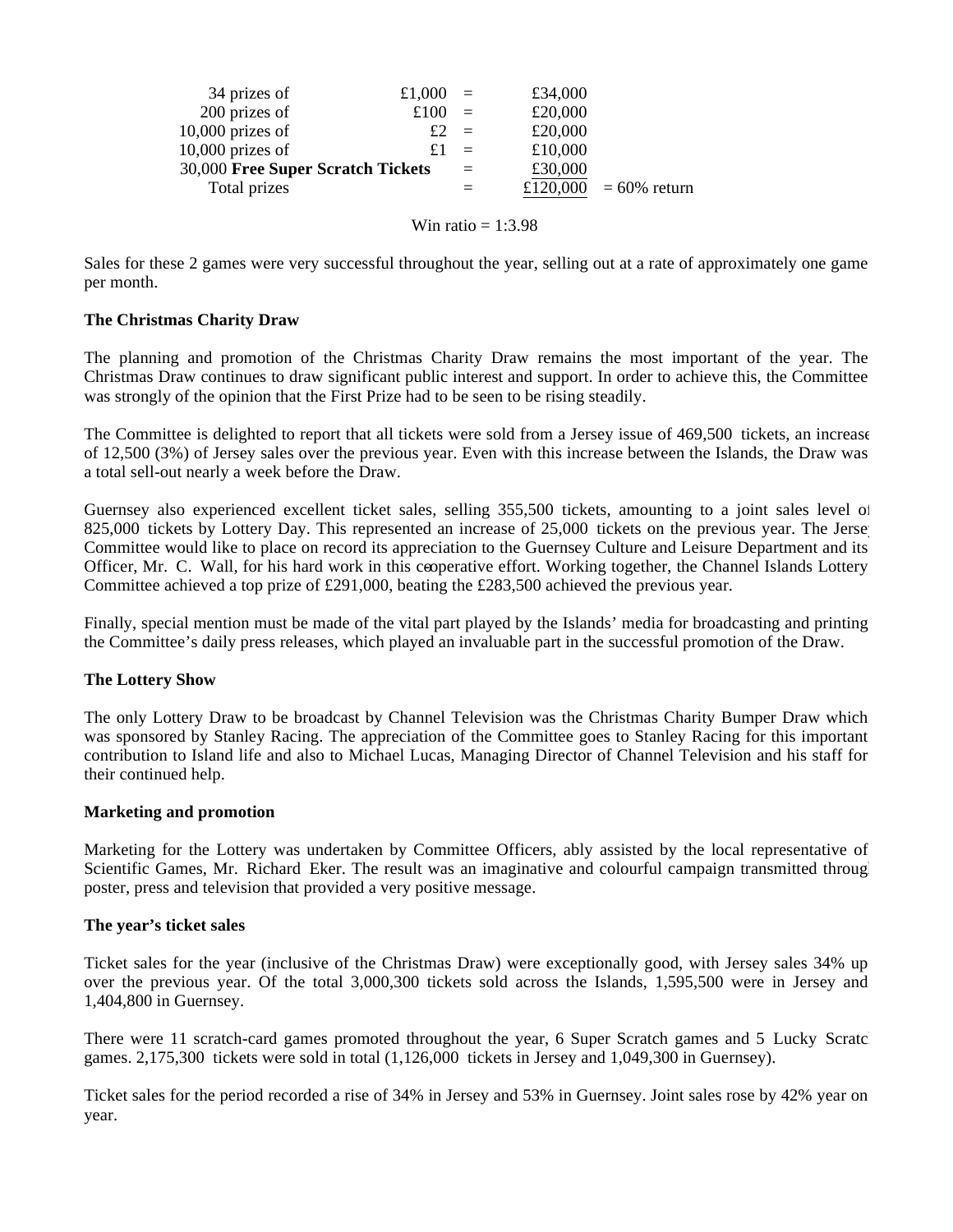# **The Lottery Website at <www.gov.je>**

With the assistance of Computer Services, Policy and Resources Department, the Lottery results for the Christmas Draw and past Draws were made available through the States of Jersey Website.

# **The Association of Jersey Charities**

Founded in 1971, the Association of Jersey Charities now represents approximately 200 Jersey charities. The Committee is pleased to support their efforts for local charitable causes and recognises the importance of Channel Islands Lottery profits as the mainstay of the Association's funding. As part of the drive to make States' funding more accountable, the Committee is pleased to recognise the Association's assistance in becoming Code of Direction 26 compliant.

Grants by the Association are ordinarily only available to its members from the second year of membership and are considered at each of its Quarterly Meetings. Applicants must first make formal written application describing the use to which the grant would be applied and then, at the meeting, have to give a short presentation and answer questions from the membership. No grant is made in excess of  $\text{\pounds}20,000$  to any member during the same financial year in order that the greatest possible number of charitable causes may benefit from the funding.

Not all applications are successful, however, as they undergo strict scrutiny. The relationship whereby the Committee is able to delegate awards to the Association, who are then able to assist its membership, works well. The grants approved in 2004 by the Association of Jersey Charities are listed below and well illustrate the very real benefits accrued by Lottery profits for the benefit of local good causes.

## **List of grants approved in 2004**

| Glanville Home – for repairs and renewals                                                                                          | £19,870 |
|------------------------------------------------------------------------------------------------------------------------------------|---------|
| Jersey Addiction Group – for ongoing work with substance misusers                                                                  | £20,000 |
| The Jersey Citizens Advice Bureau – towards updating computer<br>hardware and software                                             | £5,241  |
| Silverstar Community Pre-School – for indoor and outdoor nursery<br>equipment                                                      | £1,187  |
| Arts in Health Care Trust – to provide art programmes in residential care<br>settings                                              | £8,000  |
| Roseneath Trust for the Homeless – towards building repairs and<br>replacements                                                    | £20,000 |
| Jersey Scout Association – for new kitchen equipment, new band<br>equipment and uniforms and refurbishment of exterior of building | £13,374 |
| New commercial dishwashers                                                                                                         | £4,000  |
| Jersey Child Care Trust - to publish a Children's Network Directory                                                                | £1,976  |
| The Shelter Trust – for CCTV and building refurbishment                                                                            | £20,000 |
| Jersey Youth Trust (Minden Base) – towards counselling service for<br>young people                                                 | £10,000 |
| Causeway Association – towards refurbishment of 8 rooms and new<br>kitchen cookers                                                 | £6,570  |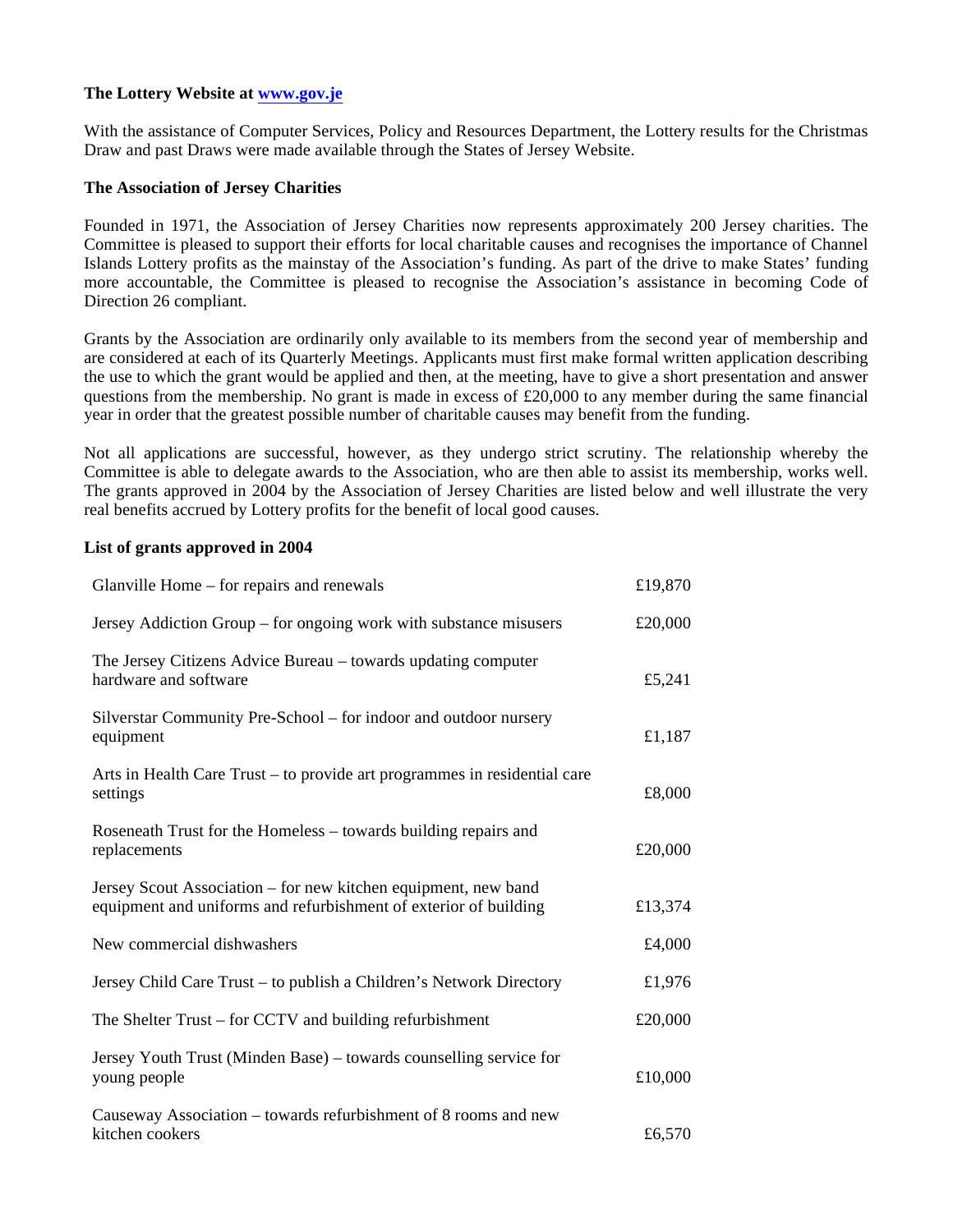| <b>TOTAL</b>                                                                                  | £168,408 |
|-----------------------------------------------------------------------------------------------|----------|
| Caesarea Association – for redecoration and new fixtures and fittings for<br>residential home | £18,190  |
| Les Amis Inc. – for general repairs and refurbishment of Group Homes                          | £20,000  |

# **The administration charge**

The charge, equal to 1.5% of the tickets sold by the Guernsey Committee and paid to the Committee, is a contribution made in respect of work undertaken for the administration and management of the Lottery. This payment rose to £19,443 in 2004 from £13,769 in 2003 reflecting the increased sales and administration during the year.

# **States Treasury recharges**

Included in the total Draw Expenses for the period is the sum of £22,200 [£30,200 in 2003] which refers t charges made to the Committee for the many services provided by the Treasury, including the administration of the Lottery (Jersey) Fund, preparing accounts on behalf of both Islands, reconciling winning tickets, paying commissions, auditing accounts and being present at all Lottery Draws. This service is now administered through a Service Level Agreement between the Department and the Shared Services Division of the Treasury.